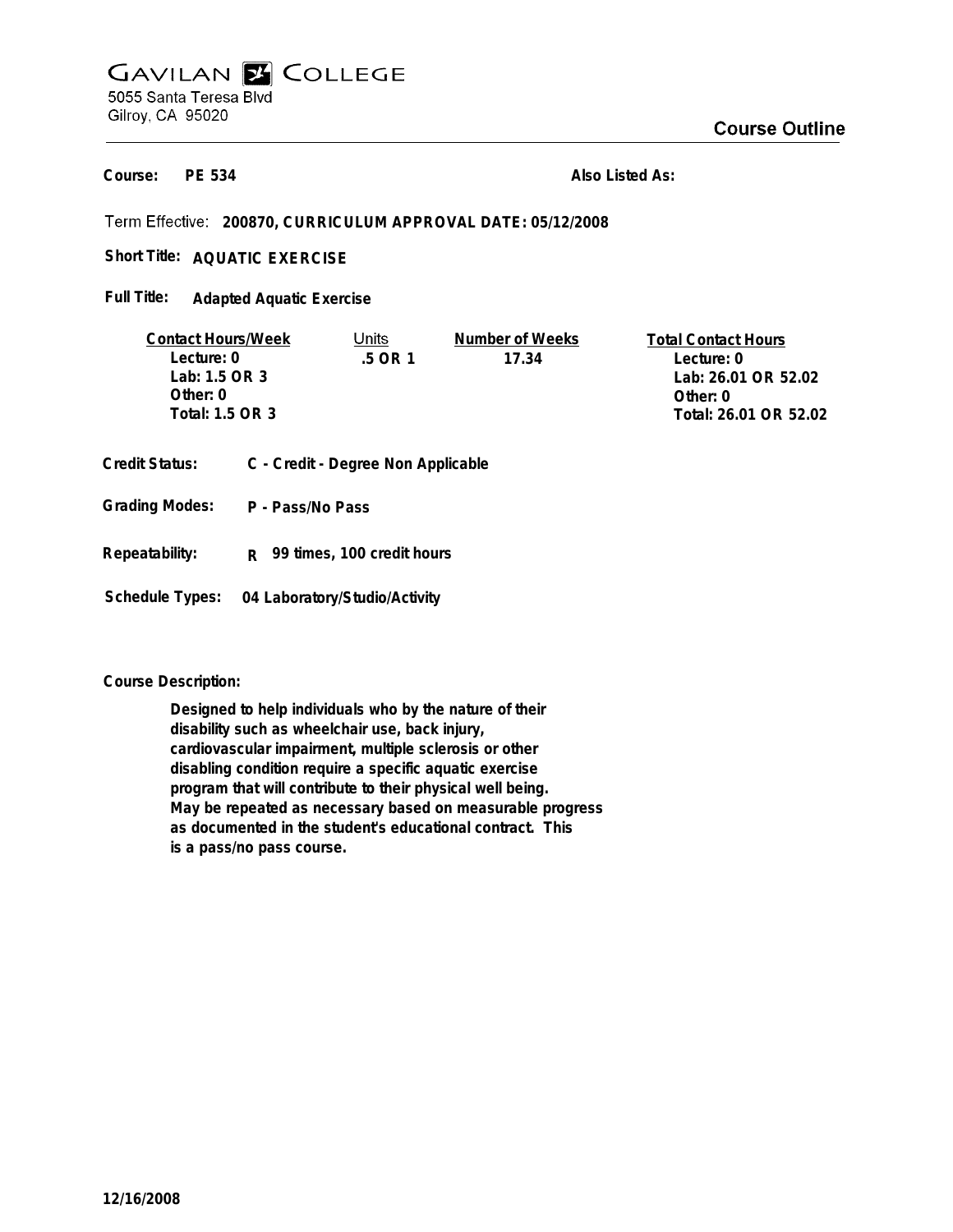**ARTICULATION and CERTIFICATE INFORMATION Associate Degree: CSU GE: IGETC: CSU TRANSFER: Not Transferable UC TRANSFER: Not Transferable**

# **PREREQUISITES:**

# **COREQUISITES:**

**STUDENT LEARNING OUTCOMES:**

**1. Students will demonstrate ten (10) specific aquatic warm up exercises. ILO: 6,1,4,2 Measure: instructor observation, oral exam, performance exam**

**2. Students will demonstrate five (5) aquatic exercises that enhance/improve cardio-vascular conditioning. ILO: 6,1,4,2 Measure: instructor observation, oral exam, performance exam**

**3. Students will identify three (3) major muscles used while doing aquatic exercises. ILO: 6,1,2,4 Measure: class discussion, instructor observation, oral exam**

**4. Students can organize a 20 minute group exercise program using the format used in class. ILO: 4,1,2,6 Measure: instructor observation, class discussion, oral exam**

**5. Student will explain the importance of aquatic exercise and how it relates to good health. ILO: 1,3,2,4 Measure: instructor observation, individual discussions, class discussion, oral exam**

**TOPICS AND SCOPE:**

**Curriculum Approval Date: 05/12/2008 3-6 Hours**

**Students will become familiar with appropriate pool clothing, locker rooms, pool equipment, available parking for students with disabilities, use of pool lifts and exercise equipment, safety procedures when entering and exiting pool and locker rooms, prevention of theft of personal belongings, use of locks and storage of belongings, items students will need to bring for class. SPO: Students will locate their pulse (neck, wrist, temple or chest). Students will meet with staff regarding health limitations, doctor's verification and Student Educational Contract.**

### **3.5-7 Hours**

**Introduction of daily warm up activities including proper techniques for pool walking, arm swing and stationary stretching exercises. SPO: Students will**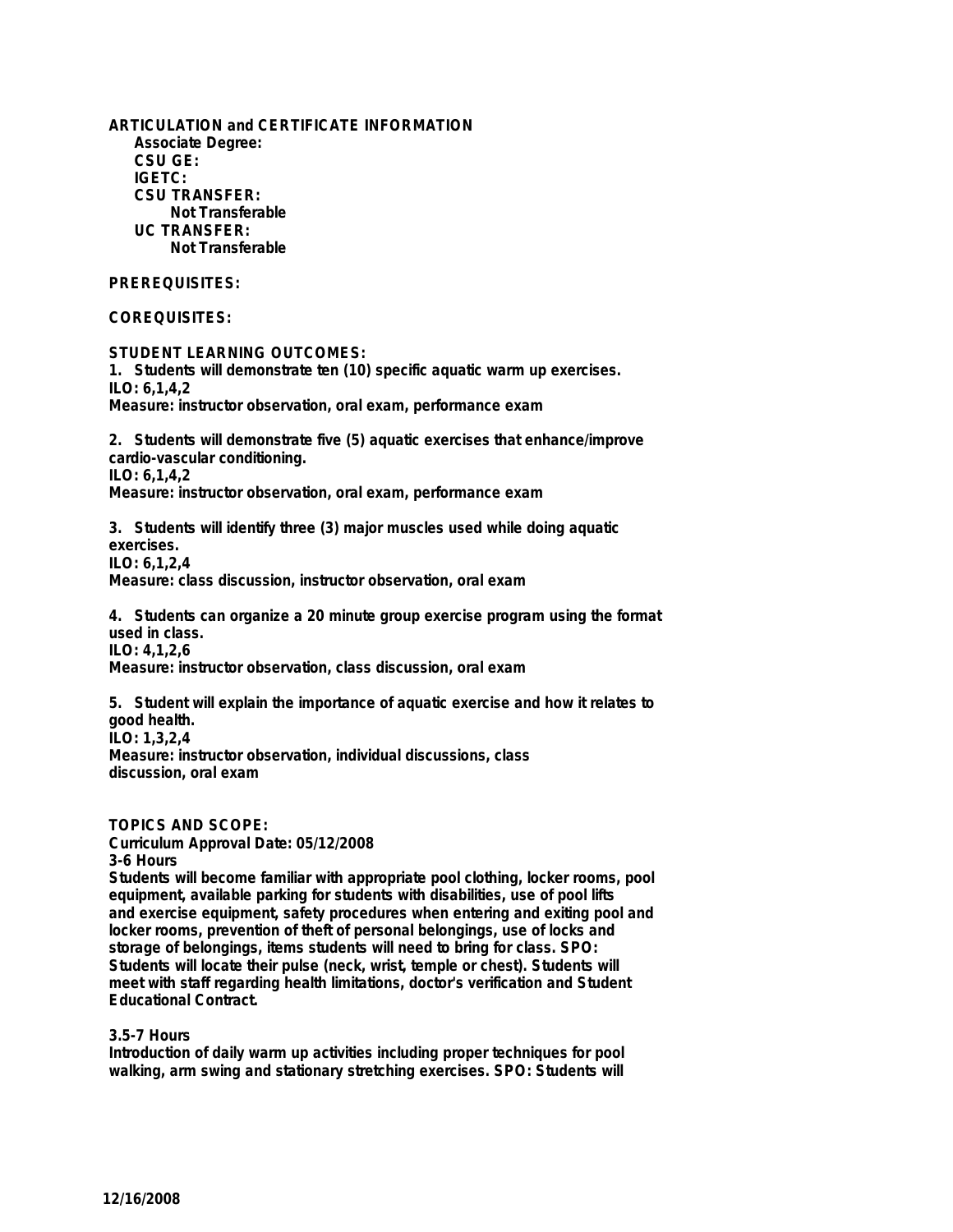**become adjusted to the water and familiar with water safety skills including floating, breathing, and buoyancy. They will discuss the required water safety practices of the class.**

## **3.5-7 Hours**

**Introduction of aquatic strength training exercises. SPO: Students will be introduced to additional exercises consistent with improving cardio vascular conditioning and increased muscle stretching. They will demonstrate the backward jog, hop over log, and above water arm exercises.**

## **3.5-7 Hours**

**Introduction of aquatic wall exercises. SPO: Students will be introduced to wall exercises. They will demonstrate the flutter and bicycle kicks, wall push ups, wall push backs, and wall stretching that focuses on large muscle groups.**

## **4.5-9 Hours**

**Introduction of upper and lower body exercises. SPO: Students will be introduced to and demonstrate additional upper and lower body exercises designed for toning of pectorals and latissimus dorsi muscles. Adductor and abductor muscles groups will be emphasized for the upper legs, bicep and tricep muscle use will be demonstrated for arm strength. Hamstring, quadriceps & gastrocnemius muscles for upper and lower leg stability.**

#### **3.5-7 Hours**

**Individual and group muscle demonstration. SPO: Students will demonstrate how the bicep and tricep muscles work during bar bell extension and flexion and demonstrate knee flexion and extension.**

# **4.5-9 Hours**

**Handouts are discussed and made available by instructor. Review and discuss the importance of exercise, healthy food intake and current videos on adequate exercise. Lead the class in one (1) exercise activity. SPO: Students will identify 4 factors regarding the importance of exercise and proper food intake. Students will exercise in small groups (2-3), each student selecting and demonstrating a different exercise until all exercises have been rehearsed.**

#### **2 Hours**

**Final exam: Demonstration test of large muscle groups. Instructor observation of Student Educational Contract.**

# **METHODS OF INSTRUCTION:**

**Through demonstration of aquatic exercises, films and lectures that augment water activities, students will be working on individual goals. METHODS OF EVALUATION: This is a degree-applicable course, but substantial writing assignments are NOT appropriate, because the course primarily: Involves skill demonstrations or problem solving The problem-solving assignments required: None The types of skill demonstrations required: Class performance Performance exams The types of objective examinations used in the course: True/false**